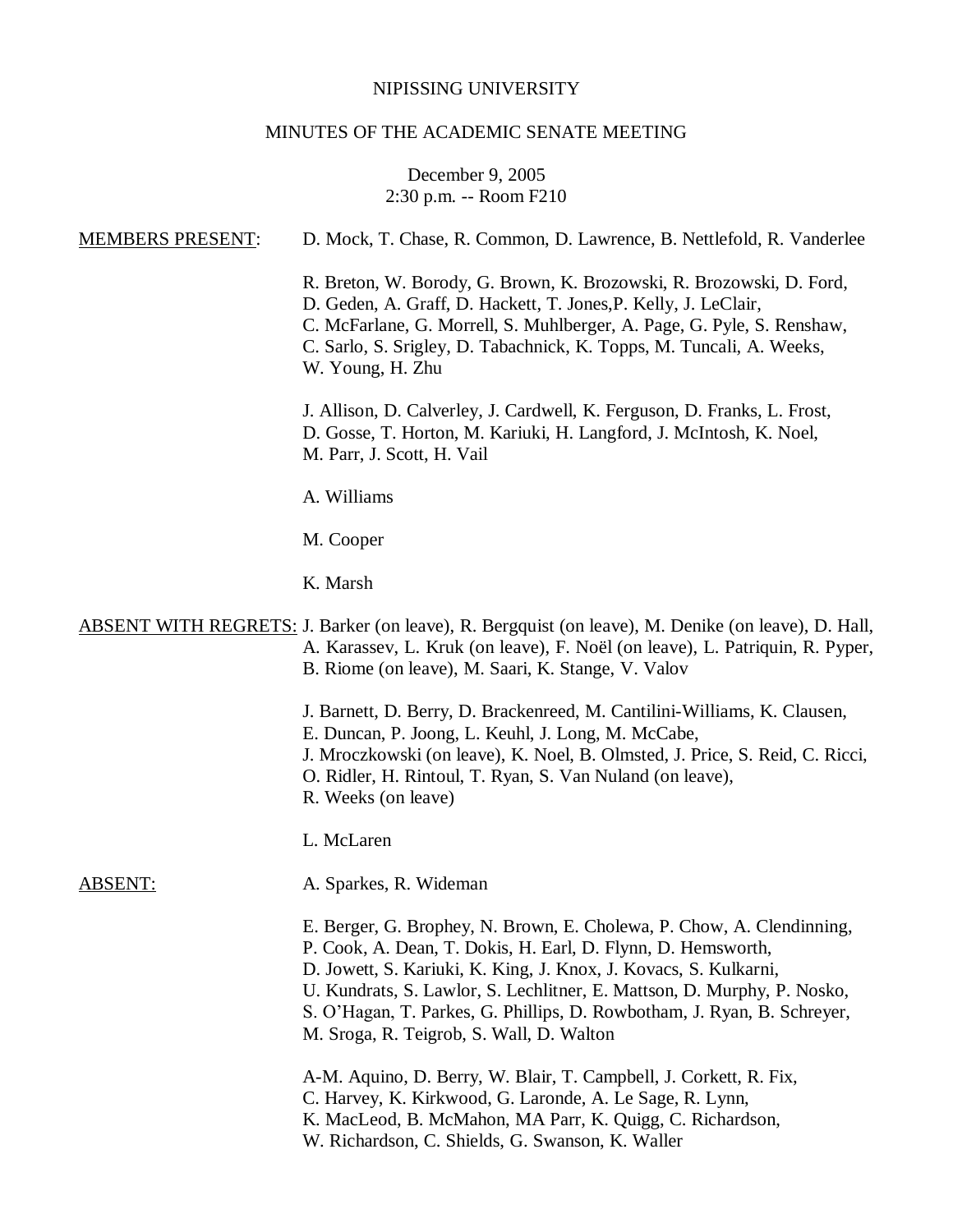B. Pipe

T. Condotta, J. deBruyn, S. Feretycki, C. Kent

MOTION #1: Moved by D. Gosse, seconded by D. Hackett that the minutes of the regular meeting of the Academic Senate dated November 11, 2005 be adopted. CARRIED

## ANNOUNCEMENTS

As a result of the absence of both the Senate Speaker and the Alternate Speaker, there were no objections to Senator Chase's offer to chair Senate.

The President gave an update on Nipissing's Strategic Plan, noting that on its last page, it clearly identifies the President's responsibilities of reporting both orally and in writing on the plan's progress on a bi-annual basis. He informed Senate that the Board had already been updated. He proceeded with a PowerPoint presentation and no further questions arose. Senator Mock requested faculty participation and input with upcoming task forces.

Senate was also informed that the Ministry of Training, Colleges and Universities still have not announced grant allocations for this year and tuition rates for 2006 have not been finalized. Dr. Mock has met with various MTCU individuals in order to do some heavy lobbying while Ted Chase, Vicky Paine-Mantha, Denis Lawrence and the rest of UMG are assisting in writing and signing letters. In late October, the President, once again in a ten-page letter, justified the case for \$3.4M in unfunded BIUs which he has since heard the government is planning to phase in over a three-year timeframe. This letter of justification also included areas where investments have to be made; it is critical we indicate to the government where we will spend the money. These expenditures do not include \$2M in expected increased costs per year. We will be receiving less than 1% of what the total university system will be receiving. Senator Mock also noted that we are requesting money from the Quality Improvement where we may have a competitive advantage. Funding is being actively sought towards library services, communications systems and research networks, to name a few. Senior administration is currently in the process of assembling a budget based on the \$1.1M per year BIU funding assumption.

Dr. Mock advised Senate that the Maclean's issue is being addressed through the work of a small task group and that we, along with other institutions, are actively lobbying Macleans to reinstate the graduate survey this spring. There is strong opposition to this reinstatement by some of the larger universities.

The President was in China in November and signed agreements with Guangxi University and Shenyang University.

In November, a luncheon was held for our international students. There are now more than 50 international students registered. Senator Mock requested that senators assist any of our international students while Karen Strang recuperates from a motor vehicle accident.

As a follow-up to Senate's concerns about the recognition of Remembrance Day, the President indicated that this issue was discussed at a recent university management group meeting. The consensus was that Nipissing should promote a minute of silence and as part of being a good community member; a representative from the university, the students and faculty should participate in the formal wreath-laying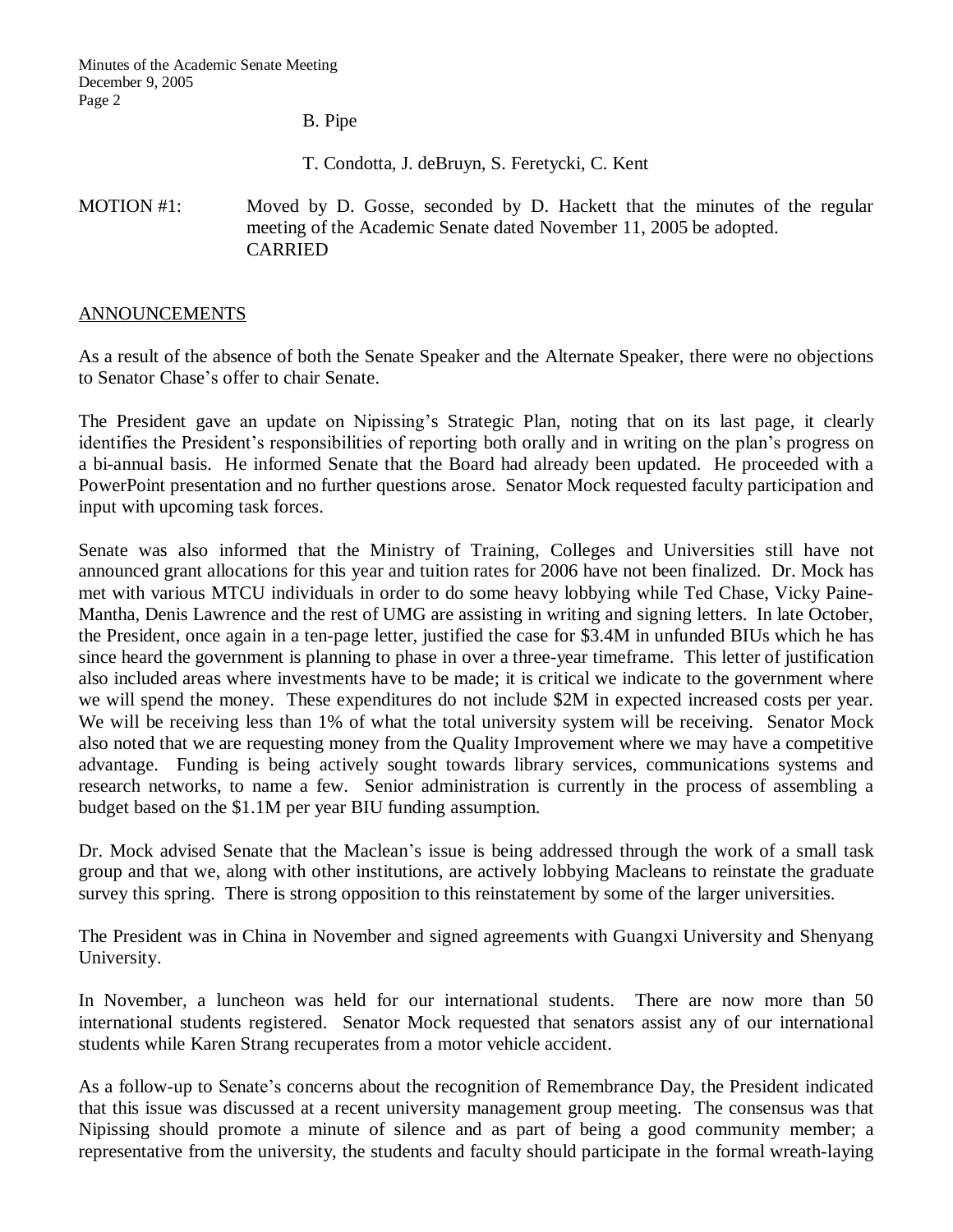ceremony in the city. It was noted that some professors observe a moment of silence in their classrooms as some students are veterans and are unable to attend the local community service because of class scheduling. Dr. Mock advised that canceling classes is not the norm; however, he will do some research and come up with a policy for Senate to review.

The President concluded his announcements by inviting all Senators to a Christmas reception in the front foyer on December 19<sup>th</sup>.

The Vice-President Academic & Research advised Senate that the science wing proposal which had a November  $15<sup>th</sup>$  deadline is now moved to February  $13<sup>th</sup>$ . Dr. Chase thanked Lorraine Frost for her graduate program presentation. The President's Review Committee has met, reviewed, approved and passed the full set of nomination papers for the Mathematics CRC nomination. Senator Chase thanked those involved in the process. UPRAC reviews in computer science, philosophy and classical studies have taken place in the last three weeks. All reviews went well and Dr. Chase credited the members involved. The Vice-President noted that other institutions are lowering their average for honours programs (Wilfrid Laurier 63%; Trent 65%) and that we are the only university who requires 66 credits for an honours degree (Trent requires 60 credits while York 42 requires credits, with 54 credits for a specialized honours degree). He indicated that there would be more discussions on this issue.

The Dean of Arts and Science informed Senate that two business students have reached the finals at the Intercollegiate Business Competition hosted by Queen's University. They will attend the final competition with five other finalists in January. Senator Vanderlee was also pleased to report that four of our BBA graduates were successful in writing the Charter Accountant's Uniform Final Exam. Nipissing graduates had an 80% success rate with one of our graduates making it to the UFE Honour Roll as one of the top 54 writers in Canada. The first graduates from the Nursing program were all successful in writing their RN exams and all graduates are working in their field. The Dean of was also delighted to report that Senator McFarlane was the recipient of an innovative course award and Senator Muhlberger recently published a book titled *Knightly Combat.* He was also pleased to report that the course master for 2006 was almost complete and reminded senators of the Dean of Art and Science's wine and cheese following Senate in A246.

The Dean of Education reported that there was a successful book launch on December  $8<sup>th</sup>$ . At the recent Ontario Council on Graduate Studies meeting, there was considerable discussion around funding. Senator Common also reported that international exchanges at the graduate level are down 31% in the last two years. Possible reasons could be the improved quality of universities in China and India. Scholarship funding is unlikely to increase at the same rate as applications; therefore, it will be very competitive over the next two to three years.

Student representative, Kyle Marsh, congratulated Nipissing on its  $13<sup>th</sup>$  year as a university. He was pleased to report that over \$700 was raised by NUSU for world vision relief. Student representatives recently met with local MPP Monique Smith. Senator Marsh also indicated that NUSU was holding a fundraiser at the Wall with donations going towards the Santa Fund and the Salvation Army. Students are pleased that the cafeteria is now open until 3:00 a.m. for those wishing to study for final exams.

The Alumni representative reported to Senate that the movie night had a disappointing turnout and he hoped that Senate would be more involved with future alumni events. The Alumni wine is now available for sale and Senator Cooper stressed that the wines sales are an important source of revenue and they would appreciate the support of the university.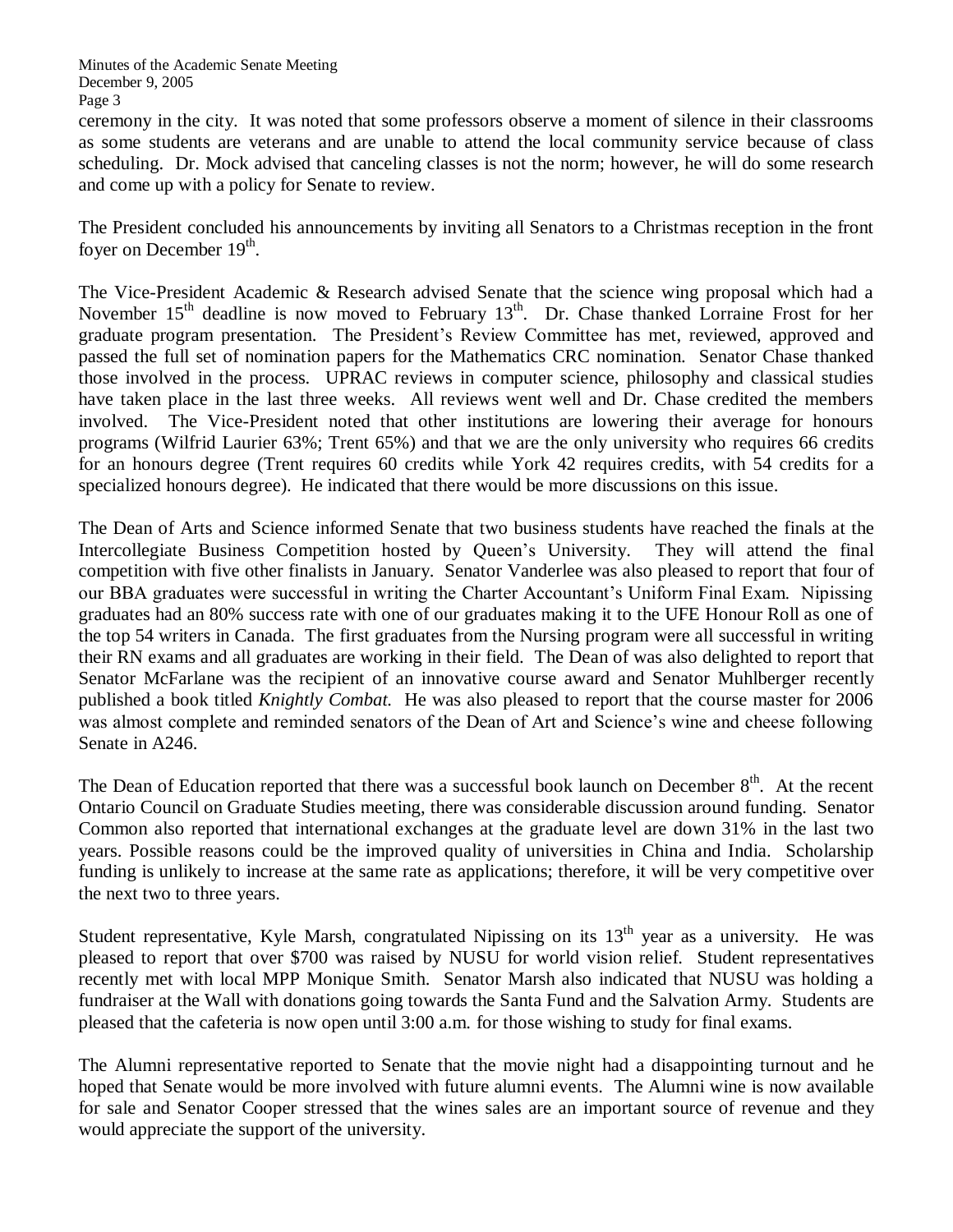## Executive Committee

MOTION #2: Moved by D. Mock, seconded by T. Jones that the Report of the Senate Executive Committee dated December 1, 2005 be received. CARRIED

### University Curriculum Committee

- MOTION #3: Moved by D. Lawrence, seconded by A. Page that the Report of the University Curriculum Committee dated November 2, 2005 be received. CARRED
- MOTION #4: Moved by D. Lawrence, seconded by C. McFarlane that the Senate document entitled "Senate Academic Regulations and Policies, September 2005" be amended to delete PSYC3205, Psychological Measurement, a 6-credit course, in the Psychology Department, as outlined in the attached document. CARRIED
- MOTION #5: Moved by D. Lawrence, seconded by M. Tuncali that the Senate document entitled "Senate Academic Regulations and Policies, September 2005" be amended to split PSYC3205, Psychological Measurement, a 6-credit course, to:
	- PSYC3216 Psychological Measurement I: Measuring Achievement, a three-credit course, and
	- PSYC3217 Psychological Measurement II: Measuring Attitude, Personality, Interest, Intelligence, and Other Psychological Constructs, a three-credit course,

in the Psychology Program, as outlined in the attached document. CARRIED

- MOTION #6: Moved by D. Lawrence, seconded by M. Tuncali that the Senate document entitled "Senate Academic Regulations and Policies, September 2005" be amended to change the prerequisite of PSYC4207 from PSYC3205 to PSYC3217 Psychological Measurement II, as outlined in the attached document. CARRIED
- MOTION #7: Moved by D. Lawrence, seconded by D. Ford that the Senate document entitled "Senate Academic Regulations and Policies, September 2005" be amended to add GEOG2011, Fundamentals of GIS and Computer Mapping, a three-credit course, as outlined in the attached document. CARRIED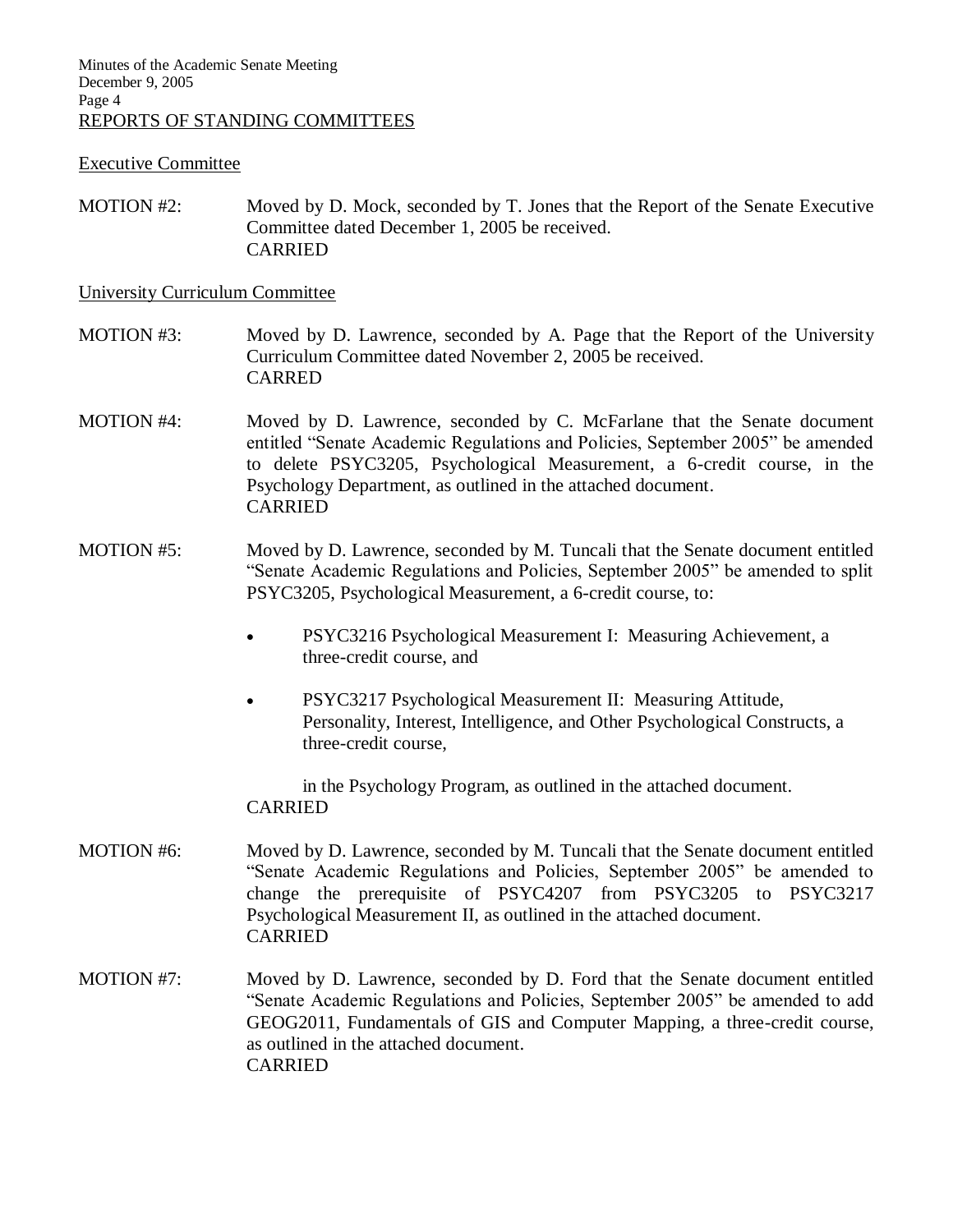- MOTION #8: Moved by D. Lawrence, seconded by S. Renshaw that the Senate document entitled "Senate Academic Regulations and Policies, September 2005" be amended to add GEND3207, The United Nations and International Justice, a 36-hour course, as outlined in the attached document. CARRIED
- MOTION #9: Moved by D. Lawrence, seconded by S. Renshaw that the Senate document entitled "Senate Academic Regulations and Policies, September 2005" be amended to add GEND2167 Miscarriages of Justice, a 36-hour course, as outlined in the attached document. CARRIED
- MOTION # 10: Moved by D. Lawrence, seconded by S. Renshaw that the Senate document entitled "Senate Academic Regulations and Policies, September 2005" be amended to add to the courses listed below the following prerequisite:
	- GEND2006 Gender and Education I add p*rerequisite: "Student must have completed 18 credits."*
	- GEND2007 Gender and Education II *add prerequisite: "GEND 2006 Gender and Education I"*
	- GEN 2206Sex, Body and Identity I *add prerequisite: "Any course in or cross-listed with Gender Equality and Social Justice"*
	- GEN 2207Sex, Body and Identity II *add prerequisite: "GEND 2206 Sex, Body and Identity I"*
	- GEND2305 and FILM2305 (this course is cross-coded) *add prerequisite: "Students must have completed 18 credits."*

CARRIED

Admissions, Promotions and Petitions Committee

MOTION #11: Moved by A. Sparkes, seconded by H. Langford that the Admissions, Promotions and Petitions Committee Report dated November 28, 2005 be received. CARRIED MOTION #12: Moved by A. Sparkes, seconded by D. Lawrence that Senate grant degrees to those students listed in Appendix A. CARRIED MOTION #13: Moved by A. Sparkes, seconded by D. Lawrence that Senate approve the new TOEFL IBT (Internet-based) test as a measure of English Proficiency for admission purposes. CARRIED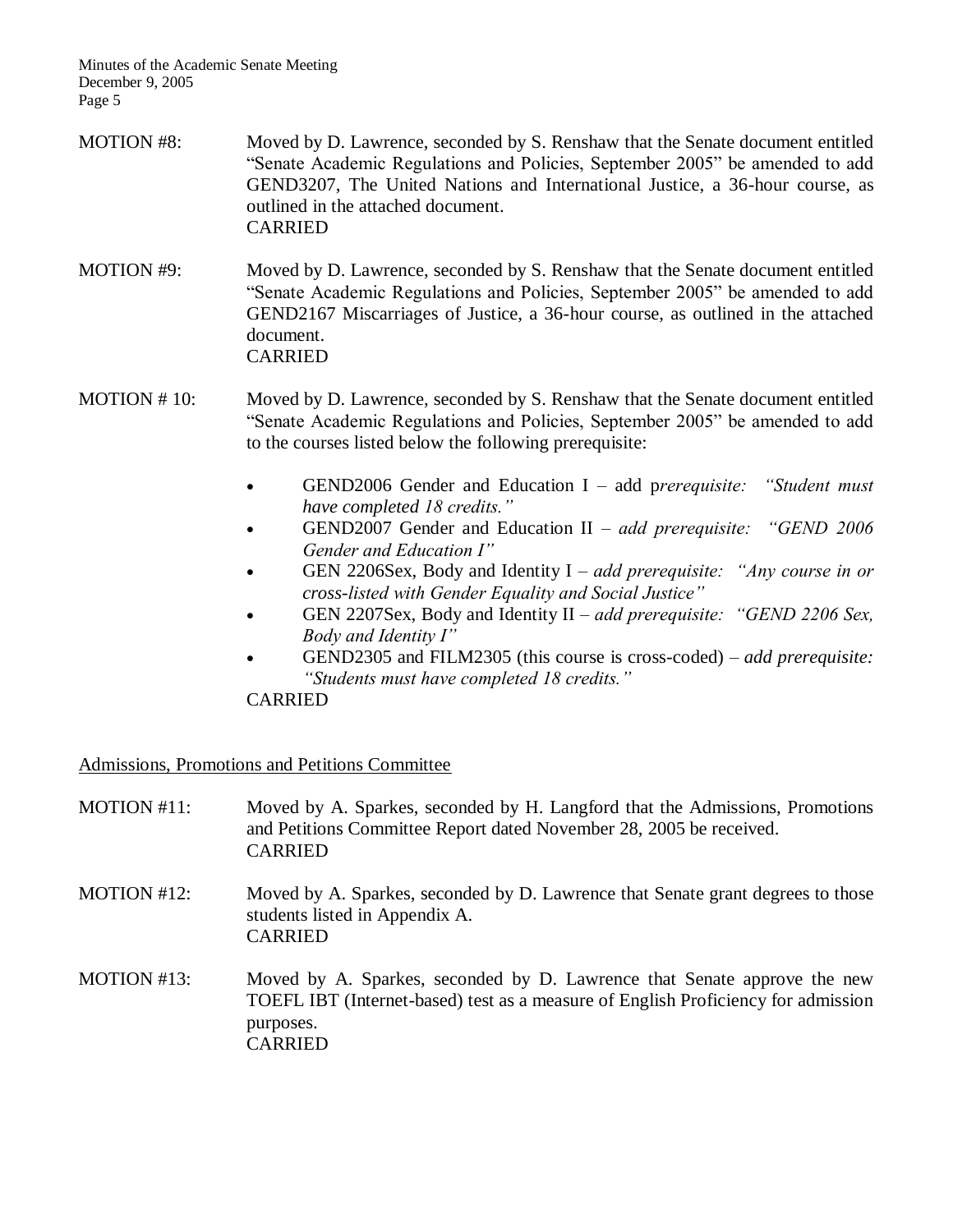#### University Research Council

MOTION #14: Moved by G. Pyle, seconded by B. Nettlefold that the Report of the University Research Council dated November 29, 2005 be received. CARRIED

## OTHER BUSINESS

MOTION #15: Moved by R. Common, seconded by L. Frost that the report to Senate on Selection Committees from the Dean of Education be received. CARRIED

# **ELECTIONS**

Elect one Senator from the Faculty of Arts and Science to serve on the Senate Selection Committee for the tenure track positions of: Language and Literacy, Curriculum Methods, and Music Education.

M. Parr nominated S. Renshaw

MOTION #16: Moved by A. Sparkes, seconded by M. Tuncali that nominations cease. CARRIED

## **Acclaimed: S. Renshaw**

Elect one Senator from the Faculty of Arts and Science to serve on the Senate Selection Committee for the tenure track positions of: Social Studies, Art Education, Science Education and Curriculum Development and Evaluation.

L. Frost nominated P. Kelly

MOTION #17: Moved by M. Tuncali, seconded by D. Franks that nominations cease. CARRIED

**Acclaimed: P. Kelly**